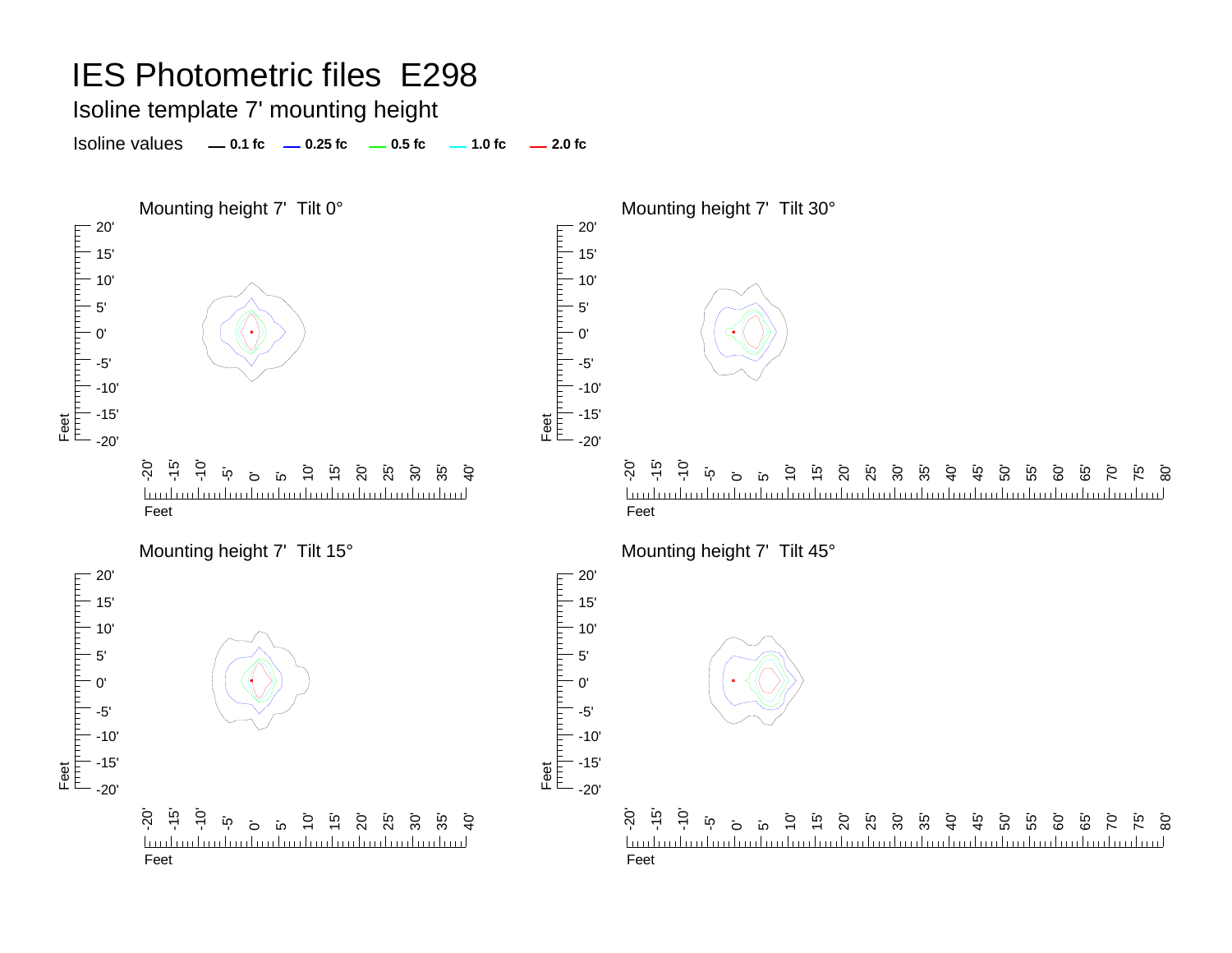Isoline template 9' mounting height

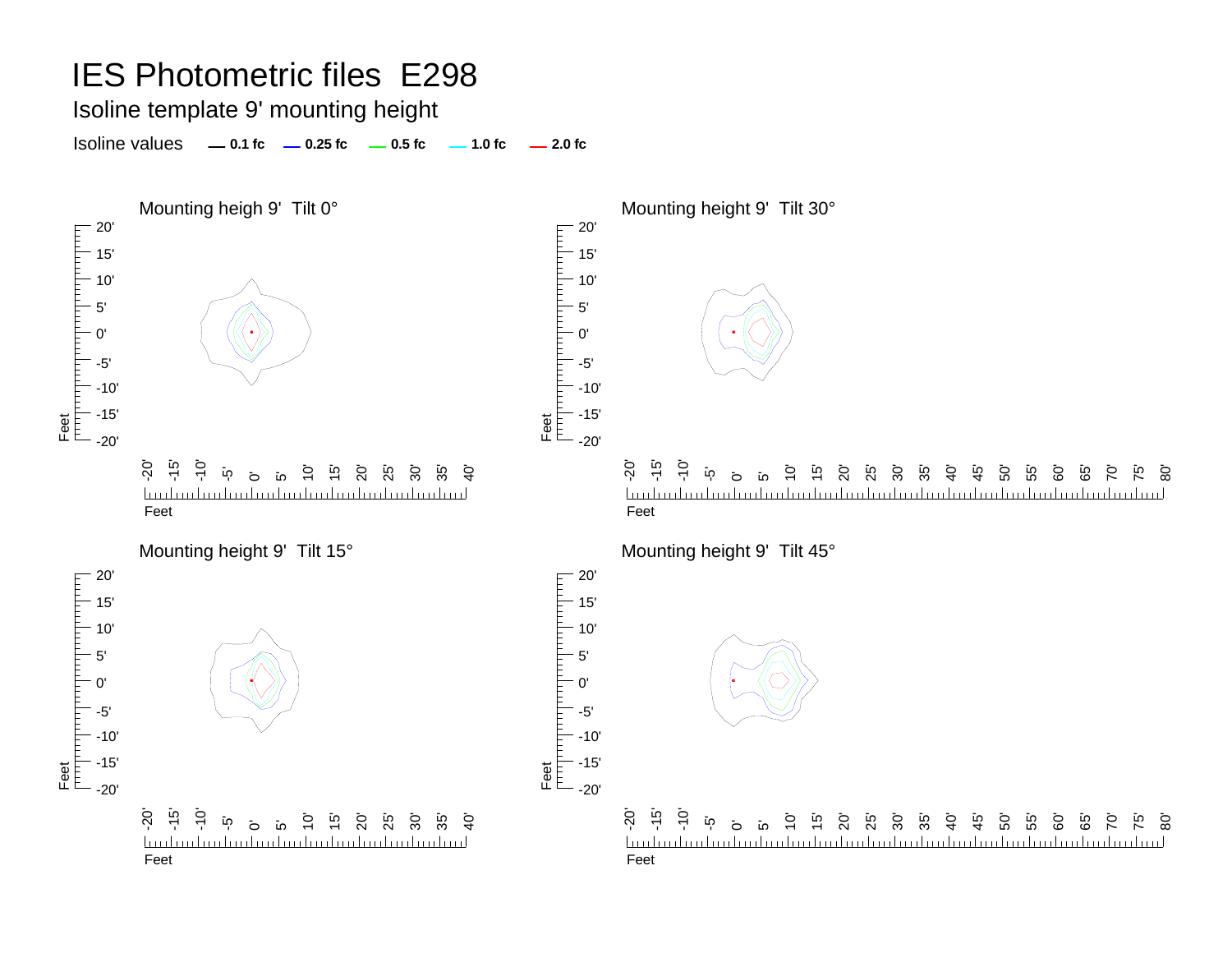#### Isoline template11' mounting height

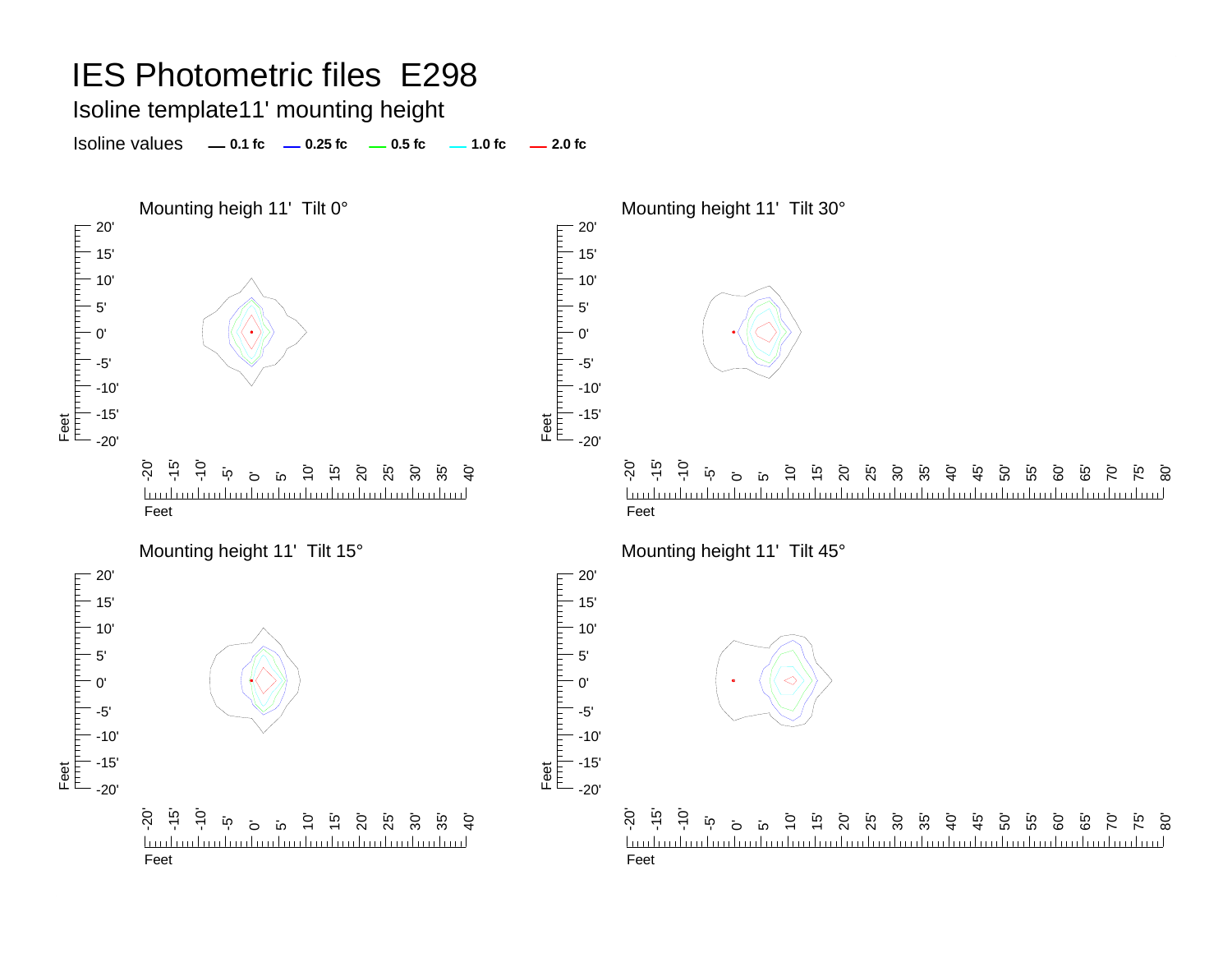#### Isoline template15' mounting height

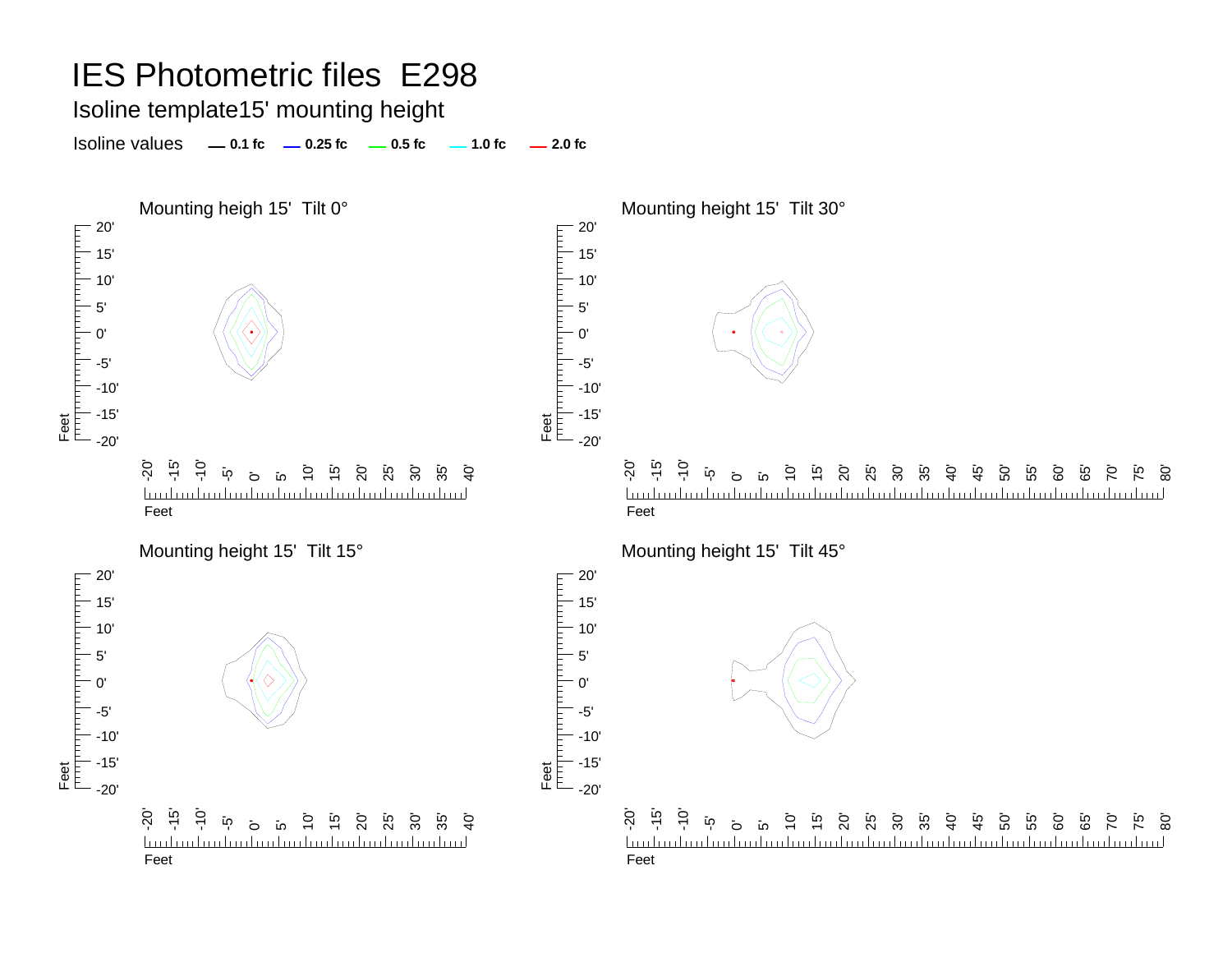#### Isoline template20' mounting height

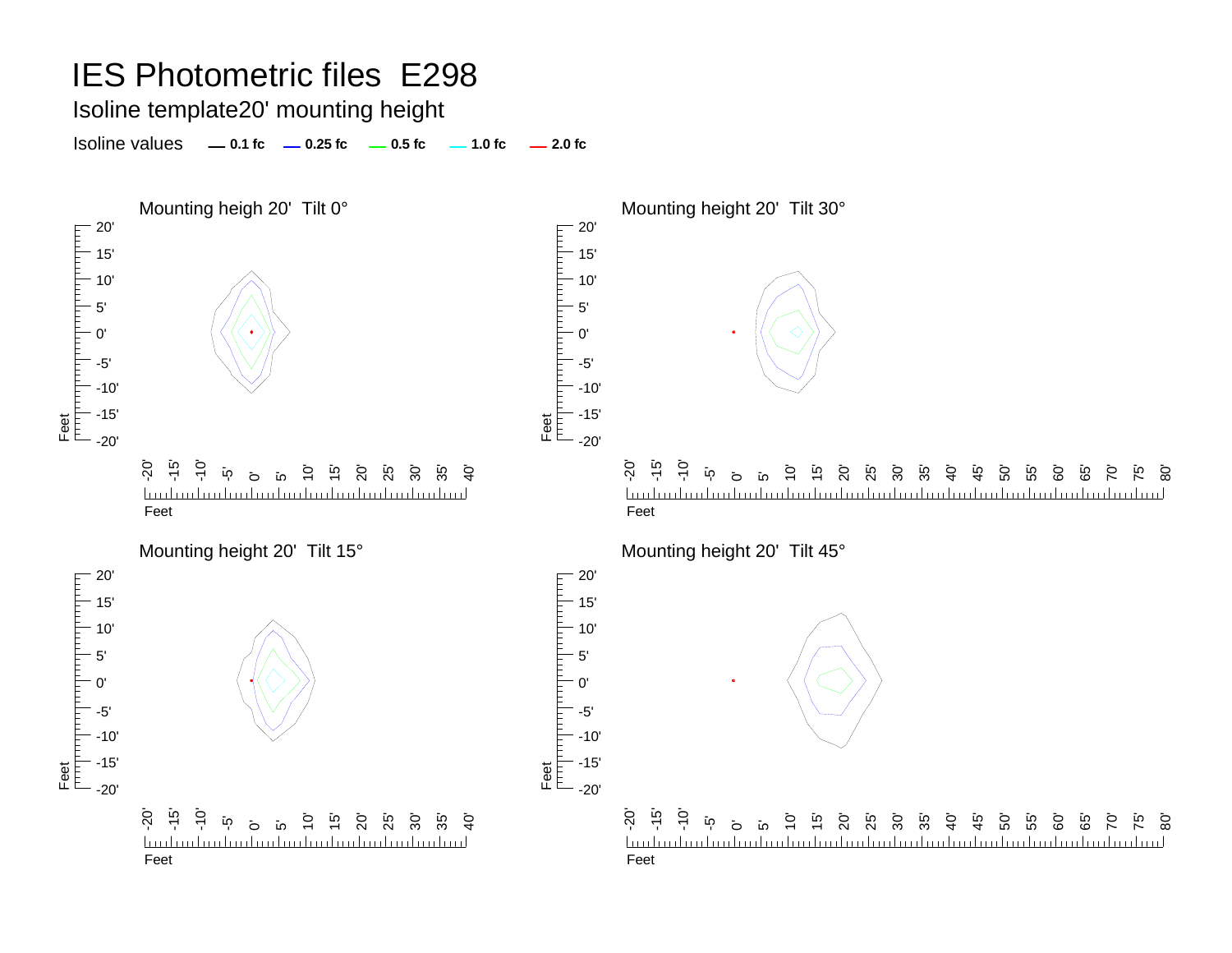#### Isoline template25' mounting height